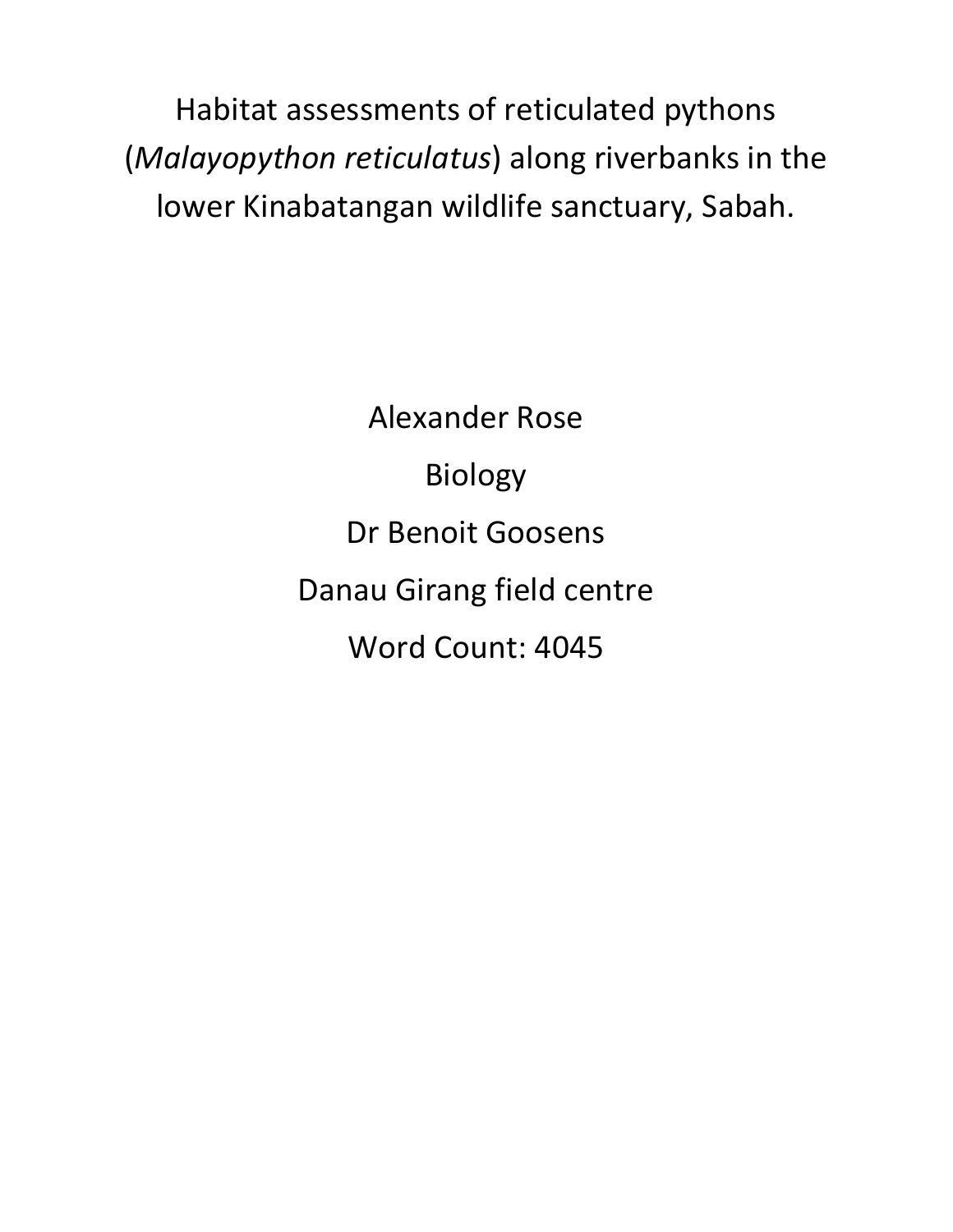## Reflection

I have earned many lessons and skills throughout my year at Danau Girang Field Centre.

It has given me a great inside into to world of scientific research. It has shown me all the steps that need to be taken, and all the planning that goes into designing a research experiment. It gave me a taste of what what working as a field researcher, or doing a masters or PHD degree would be like.

I had so many opportunity to not only work on my own individual project, but all off the other projects running at the centre. This chance to do everything really taught me so much and gave me such a broad range of new skills that I wouldn't have got just doing one single project. Tracking Slow Lorises taught me how Very High Frequency (VHF) worked, working on the python project taught me so much about snakes, gave me the opportunity to handle them. The pig project showed that research does not always go to plan, and constant steps have to be taken to overcome new challenges. This is just to name a few, but working on so many different types of project taught me so much about different study methods and taught me lots about the study species.

The centre also regularly had field courses come to stay. This gave me the opportunity to really develop my people skills. Having to meet new people all the time really improved my confidence in social situations and taught me how to start and maintain conversations. I would regularly give presentations about my project, which really developed my ability to publicly speak and present my work, but also made me scrutinise my own design and help to improve it to a higher standard.

Being responsible for your own research project improved my leadership qualities. It showed me the importance of being a great leader and what it takes to be one. Throughout my year, I had many opportunities at being a leader and I feel very competent in taken a leadership riole in situations. This also improved my organisation and time keeping skills. It taught me that whatever I do, I should always plan ahead to what I will need and what I need to do in order to get it done. It also helped me set goals/ targets. Having a deadline set at the end of the year taught me that I should be setting myself regular targets and my down deadlines throughout the year. There was no external pressure so I become more independent and better at motivating myself to get tasks done.

I had the opportunity to work in the laboratory at the station. I was able to process genetic samples ready for testing, and shown how to collect different genetic samples from a range of species.

Having a year's field experience has been invaluable to me, and taught me so much about research and conservation that I wouldn't have been able to learn otherwise. It has also made me more mature and given me so many new skill that I can use in my final year of my degree and long after.

# **Abstract**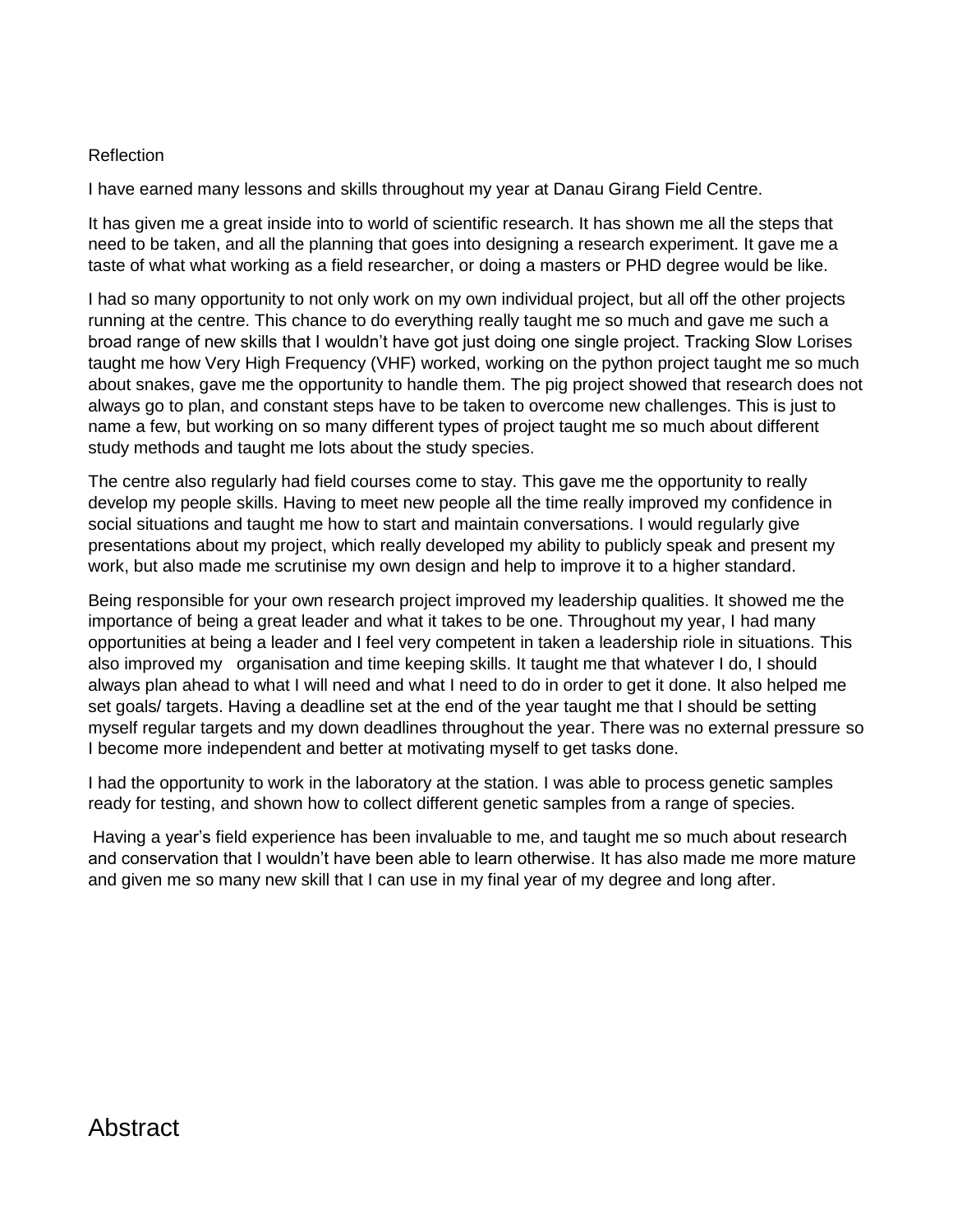Reticulated Pythons, *Malayoython reticulatus* (Schneider, 1801) are possible keystone predators with a complex ecological function. They predate on a wide variety of prey, many of which are threatened. Understanding of their ecology and behavior is increasingly important, especially in venerable environments like those experiencing high levels of deforestation for palm oil. However, little is currently known. Distribution of pythons spotted along the Kinabatangan River are uneven. Certain riverbanks appear to be hotspots for pythons, whereas on other stretches, very few sighting were recorded. The aims of this experiment are to test whether there is a significant difference between habitat variables where pythons have been found along the river bank, and randomly chosen sites. We will be assessing if does. We will also test whether the size and sex of the pythons effect these variables, and if activity at the river bank is influenced by rainfall. Habbitat assessment were done at sites where a python had been seen, and randomly chosen ones. A grid was set up and habitat variables were measured. Results showed that significantly more sites with pythons has elephant gra on them, compared to random sites. Pythons were found more often on river banks further away from plantations and that size and sex is not effected with the habitat variables. Further reasurch should be done on detectability rate of pythons with the habitat data collected, so that estimates for site occupancy can be made for the area to give greater understanding into the ecology and behavior of reticulated pythons.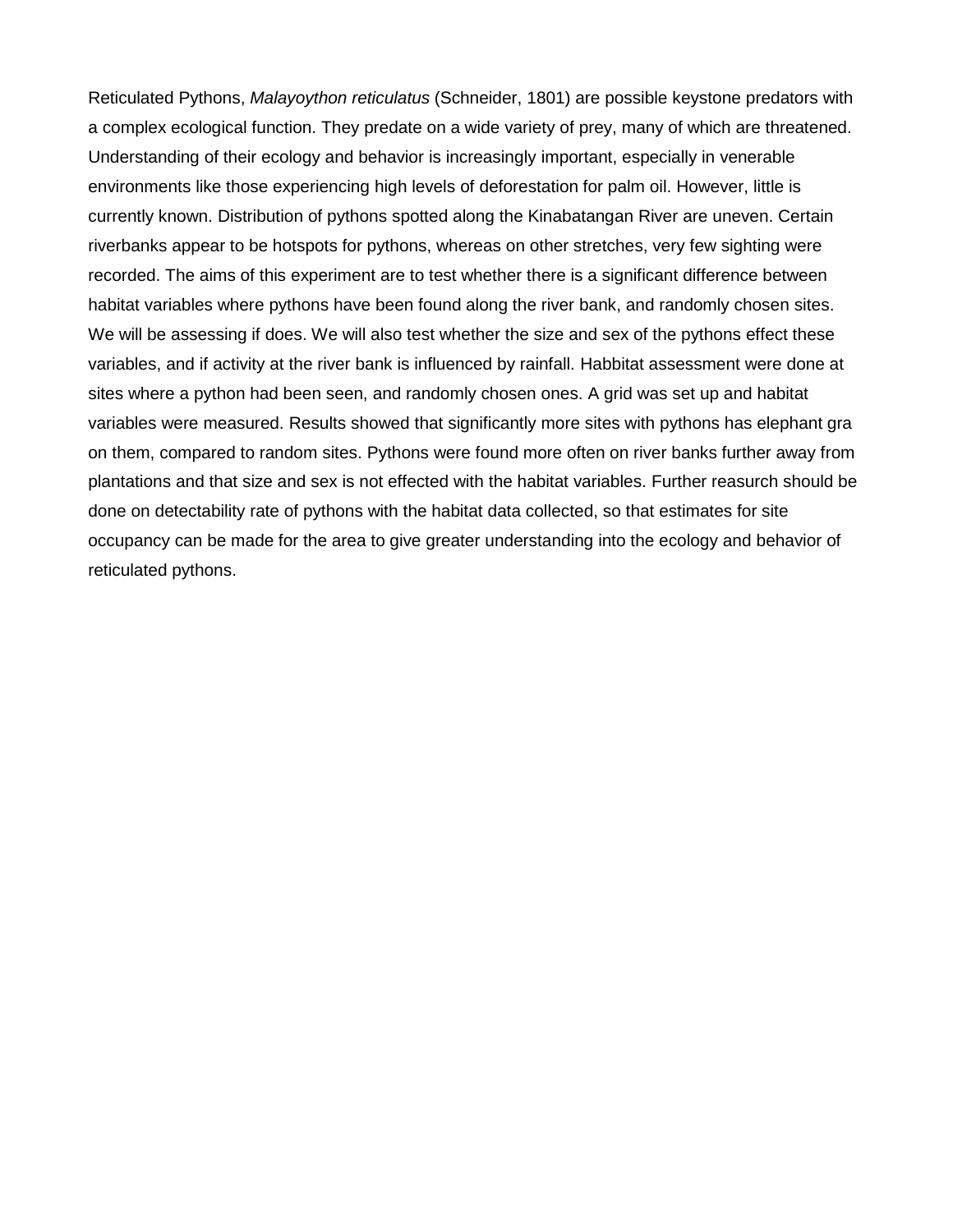# Introduction

Expansion of agricultural land is increasingly becoming the largest threat to biodiversity (Fitzherbert et al., 2008). Oil palm (*Elaeis guineensis)* is one of the world's most rapidly expanding crops (Wilcove and Koh, 2010). Global Production of oil palm is increasing by 9% annually, with Malaysia and Indonesia producing more than 80% of the total palm oil (Fitzherbert et al., 2008), while also containing 11% of the world's remaining tropical forests (Iremon- ger et al. 1997). These are biodiversity hotspots for many rare and endemic species (Koh and Wilcove, 2008), therefore understanding the behaviors and ecology of species is vital to observe the responses to the increase in palm oil.

Snakes are an important sub order of organisms to study due to their role as possible keystone predators (ref). They are strictly carnivorous, and as they typically occupy middle to higher levels of the food chain, they are important indicators of trophic complexity (Lind, Welsh and Tallmon, 2005). It is concerning due to their important trophic and ecological roles, they are experiencing population declines, primarily due to habitat loss and degradation (Durso, Willson and Winne, 2011).

Despite their importance, there is a dearth of research done on these animals, and very little is known about their ecology and behavior (Gibbons et al., 2000). This is mainly due to lack of funding, and their difficulty to study due to their cryptic nature, inactive movement patterns, and hard to reach habitats (e.g. dense foliage, arboreal and aquatic environments) (Durso, Willson and Winne, 2011). Most research conducted on snake ecology has been on carpet snakes (*Morelia spilota)* in Australia, and Burmese pythons (*Python bivittatus)* in Florida. Very little however, has been carried out on other snake species in tropical environments.

Carpet snake movement patterns and habitat preferences have been shown to change seasonally. They are more dormant and favour more insulated micro-habitats in colder months, whereas they are more active in the warmer months to search for prey (Heard, Black and Robertson, 2004). However temperature in tropical environments do not vary seasonally, and little has been done to understand the behavior of snakes in these climates.

One understudied species exclusive to, and widespread throughout south East Asia is the Reticulated Python (*Malayoython reticulatus*, [Schneider, 1801\).](https://www.itis.gov/servlet/SingleRpt/RefRpt?search_type=author&search_id=author_id&search_id_value=8179) They are the longest reptiles in the world with sizes commonly ranging from 1.5 – 6 meters, but are capable of becoming larger (Shine et al., 1998). They are nocturnal generalist predators that feed on a wide variety of prey, depending on their size. They commonly feed on small rodents and birds, but as their size increase, they eat bigger prey like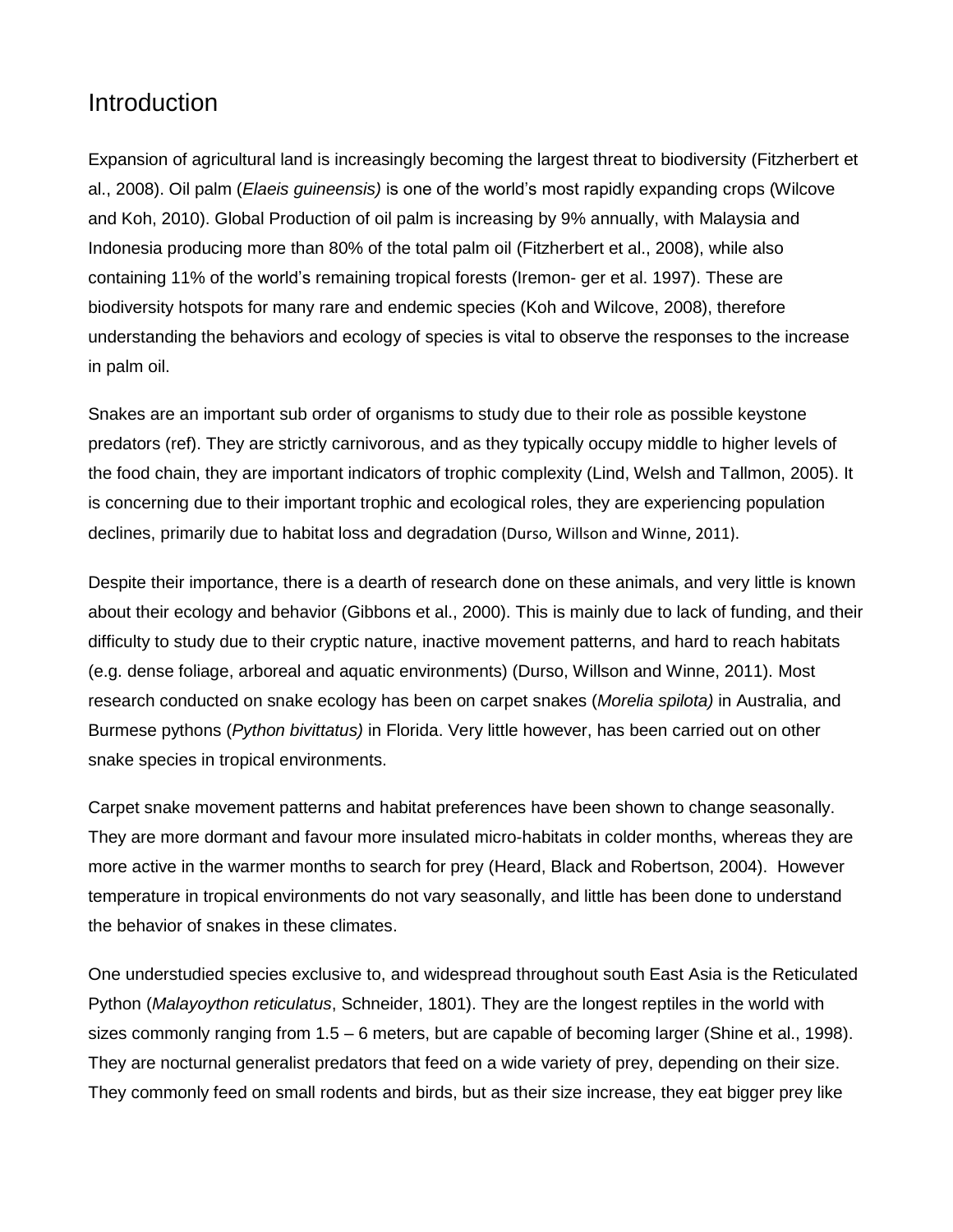civets wild boars and even sun bears (Fredriksson, 2005; Shine et al., 1998; Wiens and Zitzmann, 1999).

They are regulated under Appendix II of the Convention on International Trade in Endangered Species of Wild Fauna and Flora (CITES) (Murray-Dickson et al., 2017). They are heavily exploited for their skin, meat, and use in traditional Chinese medicine (Kasterine, 2012). They are the most heavily traded species in south-East Asia with approximately 140,000 skins exported annually (Kasterine, 2012). Due to their importance they have in there ecosystems as possible keystone predators, and the threats they face themselves, greater understanding of their behavior is needed.

During surveys done by Richard Burger (Phd student at Cardiff University) along the lower Kinabatangan wildlife sanctuary (LKWS), Sabah, Borneo. Pythons can be seen along the riverbank of the Kinabatangan River during evenings, however the reason for their presence there is not known. The Sightings of pythons were unevenly distributed, with certain river banks appearing to be hotspots for pythons, whereas other stretches of river bank recorded few sightings (see figure 1.0)

**Figure 1.0**



To possibly explain the reasoning for their presence at the river bank, and why certain areas seem to be associated with more sightings, we have conducted the following experiment to test whether there is a significant difference between habitat variables where pythons have been found along the river bank, and randomly chosen sites. We will be answering the following questions: does the vegetation composition, distance to plantation, direction the riverbank faces, incline of riverbank and canopy cover differ significantly at sites where pythons have been spotted, when compared to random sites. We will also test whether the size and sex of the pythons effect these variables, and if activity at the river bank is influenced by rainfall.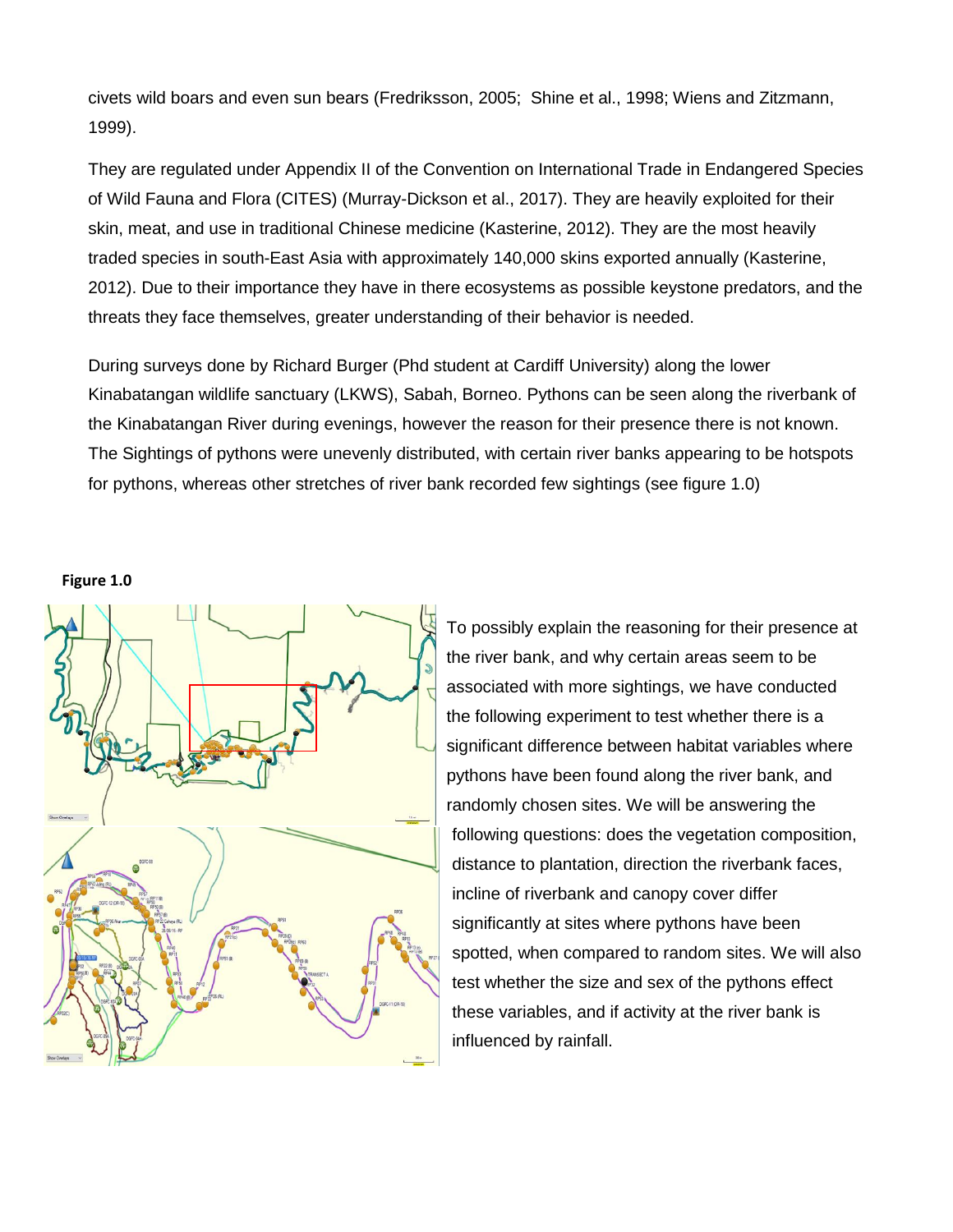**Figure 1.0.** Mapped distribution of reticulated python's sightings along the riverbank of the Kinabatangan River in the Lower Kinabatangan Wildlife Sanctuary (LKWS). The top image shows all pythons sightings throughout the entire survey area of the river. The bottom is and enhanced image of the red square.

We hypothesis that some habitat variables at sites where pythons have been spotted will differ significantly from sites chosen at random. Different sex and size of pythons will be associated with different habitat variables and, rainfall will effect whether a python is seen at the riverbank

# Material and methods

## **Study site.**

The study took place in lots 5-8 of the Lower Kinabatangan wildlife sanctuary (LKWS) in eastern Sabah, Malaysia (5°25'03.9"N 118°02'07.3"E). The entire lower Kinabatangan region was subject to large scale selective logging, and conversion to palm oil plantations (McMorrow & Talip 2001). The (LKWS) consists of 10 lots, selected to increase connectivity with the surrounding forest reserve, and with the goal to create a forest corridor from coastal mangroves to dryland forests upriver (GOOSSENS et al., 2004).

Transects were chosen by (Burger et al., unpublished). The total survey area of 64km was split into 13 sections labeled A to M (see figure 1.0). These sections were further divided into north and south bank, creating a total of 26 transects.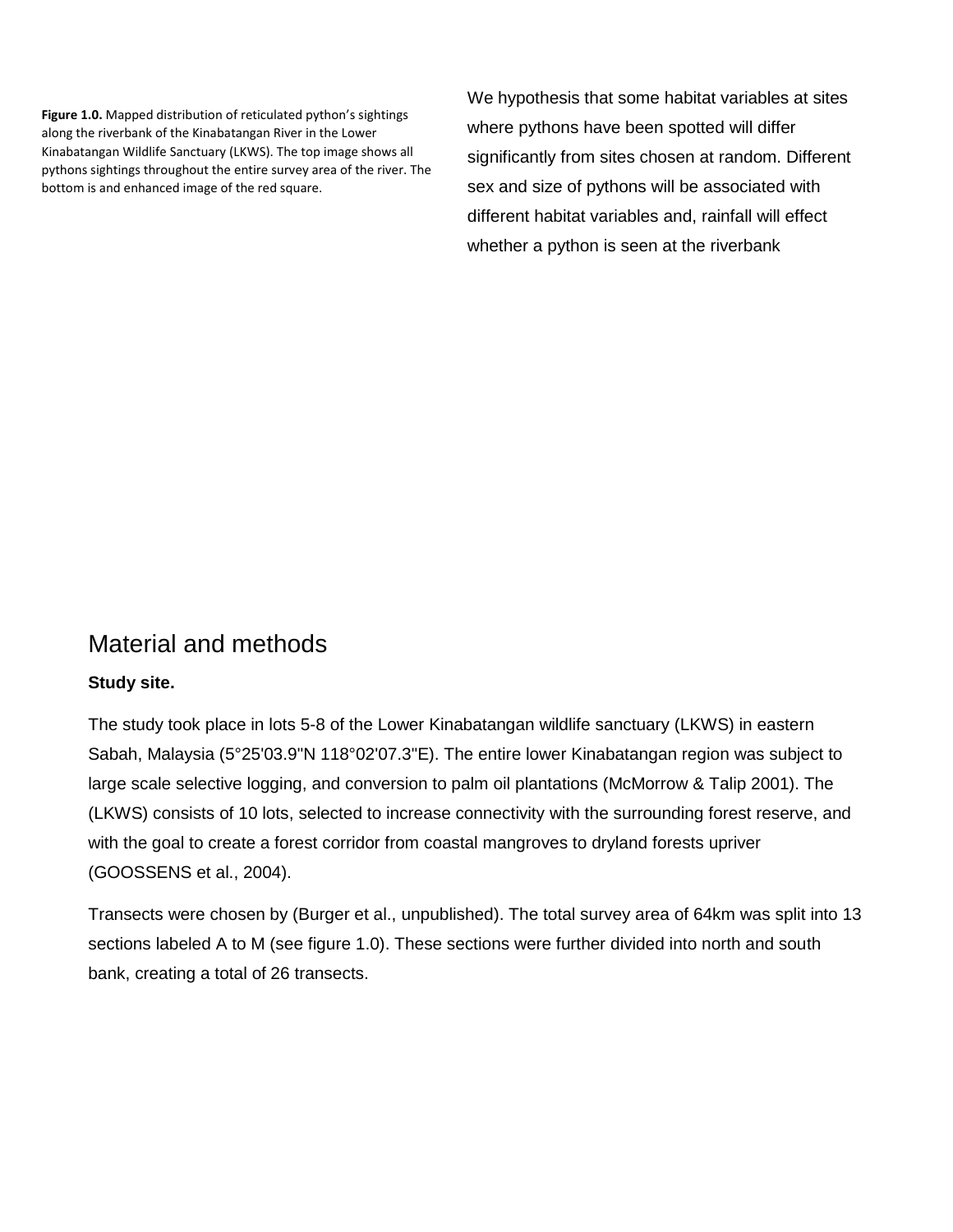

**Figure 1.0** shows the total length of the Kinabatangan River surveyed during the study. Transects are shown with block dots. The total survey area of 64km is from section I to M.

Site locations are where a pythons had been spotted along the river, or randomly selected. Each section had 10 random sites, 5 on the north transect, and 5 on the south, each chosen by a random number generator. It produced a number between 0 and the total length of each transect. That number indicated how far along the transect each site was. The software Garmin Basecamp was used.

#### **Survey Method**

Python visual encounter surveys (VES) were previously done by (Burger et al., unpublished). These surveys happened from April 2016- present, and occurred between 7pm and 10pm because of their nocturnal lifestyle. A boat was slowly driven along the transect close to the riverbank edge. A group of researchers including, Richard Burger examined the riverbank in search for pythons. If one was spotted, it was collected for samples and returned in the same spot the next day. This location was marked using a GPS device and re visited during the day to complete a habitat assessment of the site

Habitat site assessments were done between February and June 2018. Assessments occurred during the day with approximately 8 sites being done at a time. Every assessment was carried out by the same researcher to maintain consistency, accompanied by a further 1-2 participants. Assessments were only carried out when the river level was low due to danger of crocodiles.

**Habitat Assessment.** At each site, a five-meter-wide grid was set up from the edge of the vegetation line to the top of the river bank. GPS devises are not 100% accurate and marked points may not be exactly where the device was. In open areas, like the river, accuracy tends to be relatively good and points may only be off by about 3-5 meters. Creating a five meter grid at the site aims to minimise the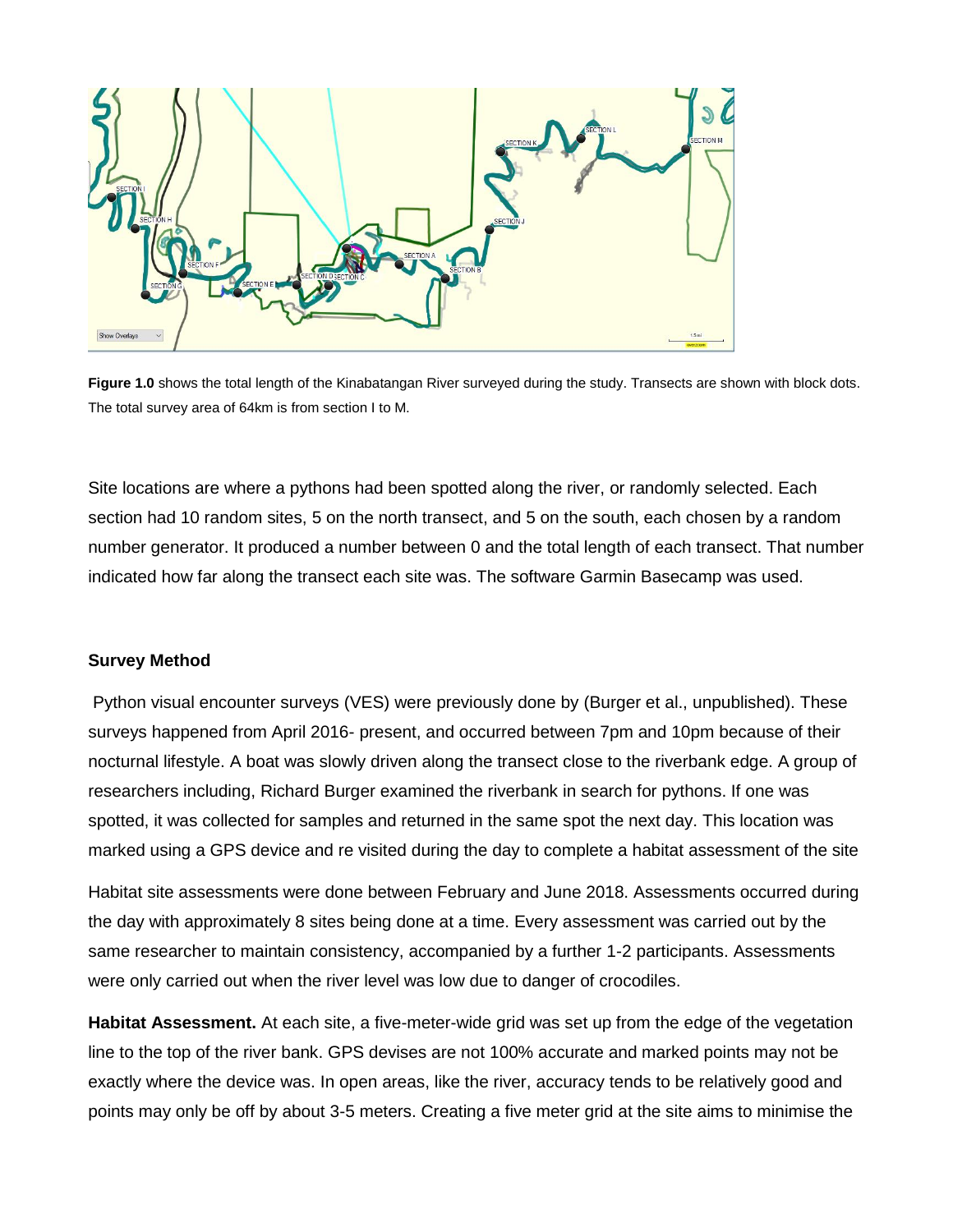impact of this error and ensures that the python spotted was definitely within that area. If a single point was chosen, this would likely not be the case. The grid was marked using two sets of poles spaced one meter apart, totalling 5 meters. One was set at the vegetation line, the other at the top of the grid and the distance between them was measured to give the length of the riverbank. (See figure 2.0)

Top of riverbank





Figure 2.0. Shows one set of markers used at the bottom of the vegetation line to create to assessment grid (right) and a visual representation of the grid set up at each site for the habitat assessments.

Vegetation composition was measured as a percentage occupancy of the grid and divided into categories: bare mud, grass, vines, elephant grass, ground plants (vegetation below a meter that is not grass), log fall and leaf litter. A percentage was estimated for how much of the grid each vegetation type covered (e.g. 60% grass). Poles divided the grid into sections, increasing the accuracy of the estimations. Any vegetation present above 1 meter such as vines or canopy was not counted and total ground cover could exceed 100%. Taking percentage cover was chosen, instead of using a set distance of X meters, due to differences in vegetation lines and slope of bank. This made every site directly comparable.

The vegetation density behind the riverbank was measured using a 180cm tall density stick with 88 (44 white, 44 black) alternating black and white bands approximately 2cm wide. This was taken 8m behind the middle of the top of the grid. The number of white bands that could be seen were counted both standing up (eye level approx. 175cm) and crouched down (approx. 120cm). An average score of the two were recorded. Eight metres was chosen as an appropriate distance to create variation in densities between sites. Further distances resulted in vast numbers of sites with 100% density (zero visibility).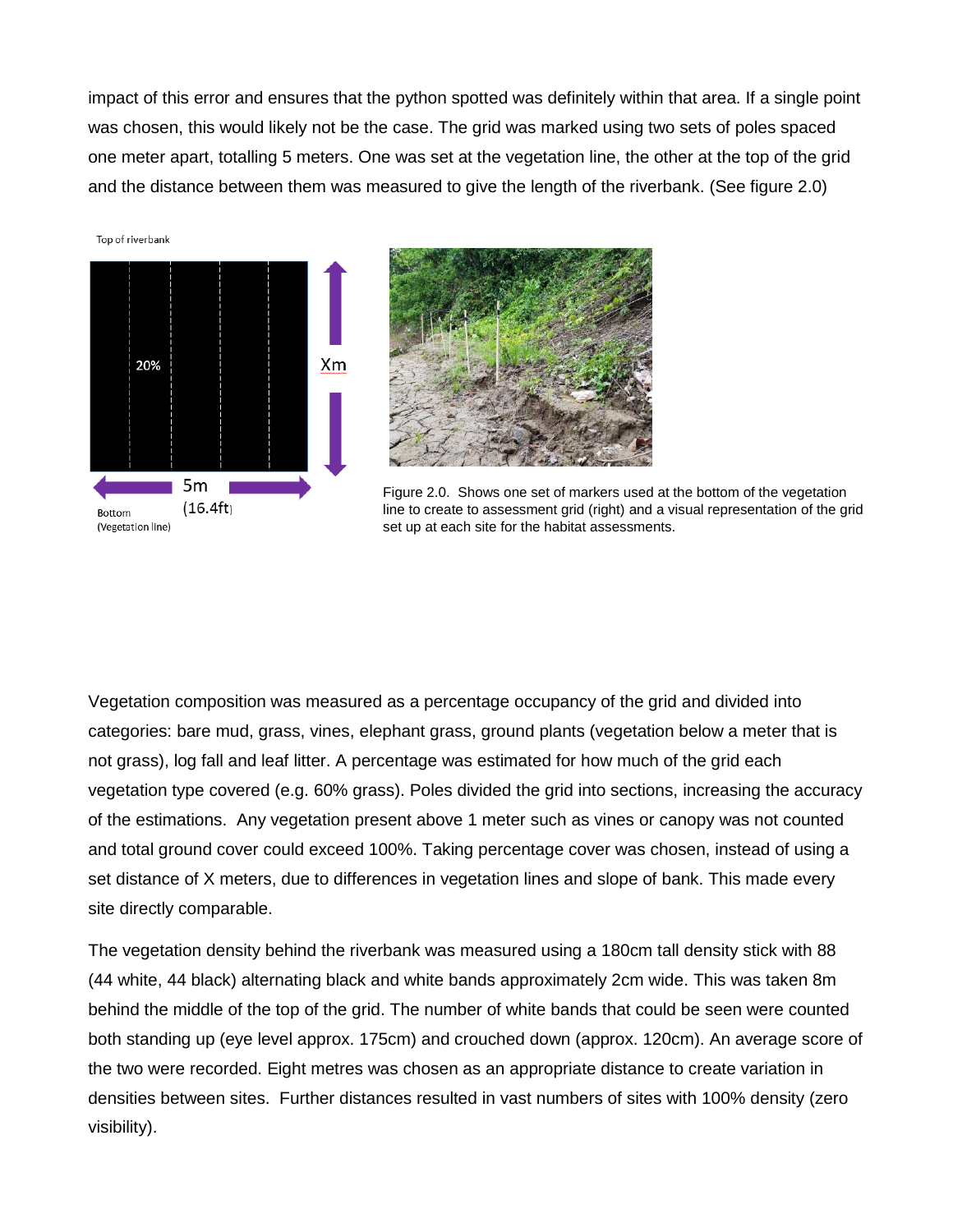The direction the riverbank was facing was taken with a compass, standing in the middle of the grid. Canopy cover was measured by taking three vertical photos along the top of the grid. One photos was taken at both of the corners, and the other in the middle, between these points. Photos were taken at chest height (approx. 150cm) using a Cannon EOS 1300D, on a zoom of 24mm. The software Image J was used to calculate the area of canopy cover in each photo, and an average score of the three was used. Rainfall was measured with a rain gauge the day before, and day of python surveys by (Burger et al. unpublished).

Data on sex and size of Pythons was provided by (Burger et al., unpublished). Size was categorised into small (0-199 metres), medium (200- 299 metres), and large (300+ metres). Sex was either Male or Female.

The direction of riverbank was recorded standing in the middle of the grid facing the river using a compass. A bearing between 0°-360° was recorded. These numbers were then categorised to eight groups:  $347.5^{\circ}$ -22.4 $^{\circ}$  =North; 22.5 $^{\circ}$ -67.4 $^{\circ}$  = North East; 67.5 $^{\circ}$ -112.4 $^{\circ}$  = East; 112.5 $^{\circ}$ -157.4 $^{\circ}$  = South East; 157.5 $9$ -202.4 $9$  = South; 202.5 $9$ -247.4 $9$  = South West; 247.5 $9$ -302.4 $9$  = West; 302.5 $9$ -347.4 $9$  = North West.

Each riverbank was given a score from 0-4 to measure incline. These were done just on visual observations. Each number represents the following:  $0 =$  Flat,  $1 =$  Low incline,  $2 =$  Medium,  $3 =$  High incline,  $4 =$  sheer cliff face.

At all sites, distance to plantation was measured using geographic information system (GIS) of the LKWS and surrounding plantations. Each was recorded how far away they are from the closest plantation, irrespective of what side of the river bank it was behind.

#### **Statistical analysis**

All statistical procedures were conducted in R software, version 3.5.1 (R Core Team, 2013). A Kruskal-Wallis rank sum test was done on the following variables: Canopy cover, Distance to plantation, vegetation density, grass%, mud%, vine%, elephant grass%, ground plant%, log%, leaf litter%. For variables showing significant results (shown in table 1.0), the R package "dunn.test" (Dunn, 1964) was used to perform a post hoc Dunn test. This gives the nature and magnitude of deviation and a p=value.

Pearson's Chi-squared tests were carried out on direction of riverbank and slope, comparing how the python sites (observed values), deviated from the expected values acquired from random sites (see table 2.0)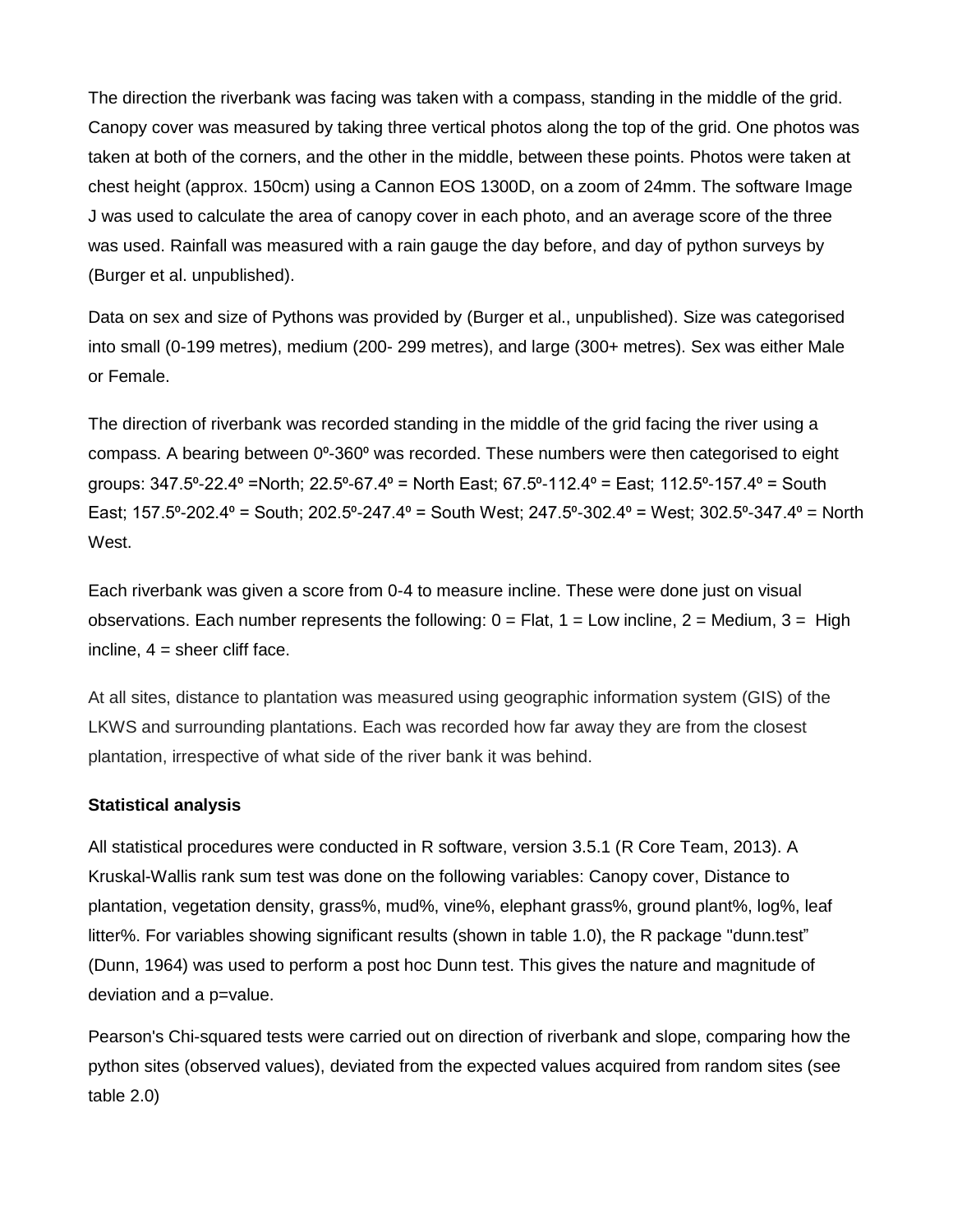A Principal Component Analysis (PCA) was performed on the following variables: Canopy cover, vegetation density, grass%, mud%, vine%, elephant grass%, ground plant%, log%, leaf litter% to see how these variables interact and effect each other. Sex and size of python was run against this (PCA) with a Simple linear regression.

Binomial Generalised Linear Model (GLM) tested whether a python was seen during a (VES) with rainfall on the day of survey, and one day before survey.

# **Results**

## **Habitat assessment variables.**

A Kruskal-Wallis rank sum test was run on all non-normally distributed variables. Canopy Cover, vegetation density, Mud%, Vine%, Log% and Leaf Litter% showed non-significant p values, (p-value <0.05). Variables: Grass%. Elephant Grass%, Ground Plant% and Distance to Plantation showed significant p values, (p-value >0.05) (see Table 1.0) A post hoc Dunn test carried out on significant results compared the random sites against Python sites. Grass% ( $z = 3.245480$  p = 0.0006\*) showed random sites had more grass coverage compared to python sites. Higher elephant grass%  $(Z = -1)$ 2.975441  $p = 0.0015^*$ ) is found more often in python sites than random ones. Higher ground plant% (Z  $= 1.987033$  p = 0.0235<sup>\*</sup>) is shown less often in python sites compared to random sites. distance to plantation  $Z = 6.078510 \text{ p} = 0.0000^*$  showed pythons are found more often on river banks further from plantations than those that were randomly selected. Data is shown in table 1.0.

Table 1.0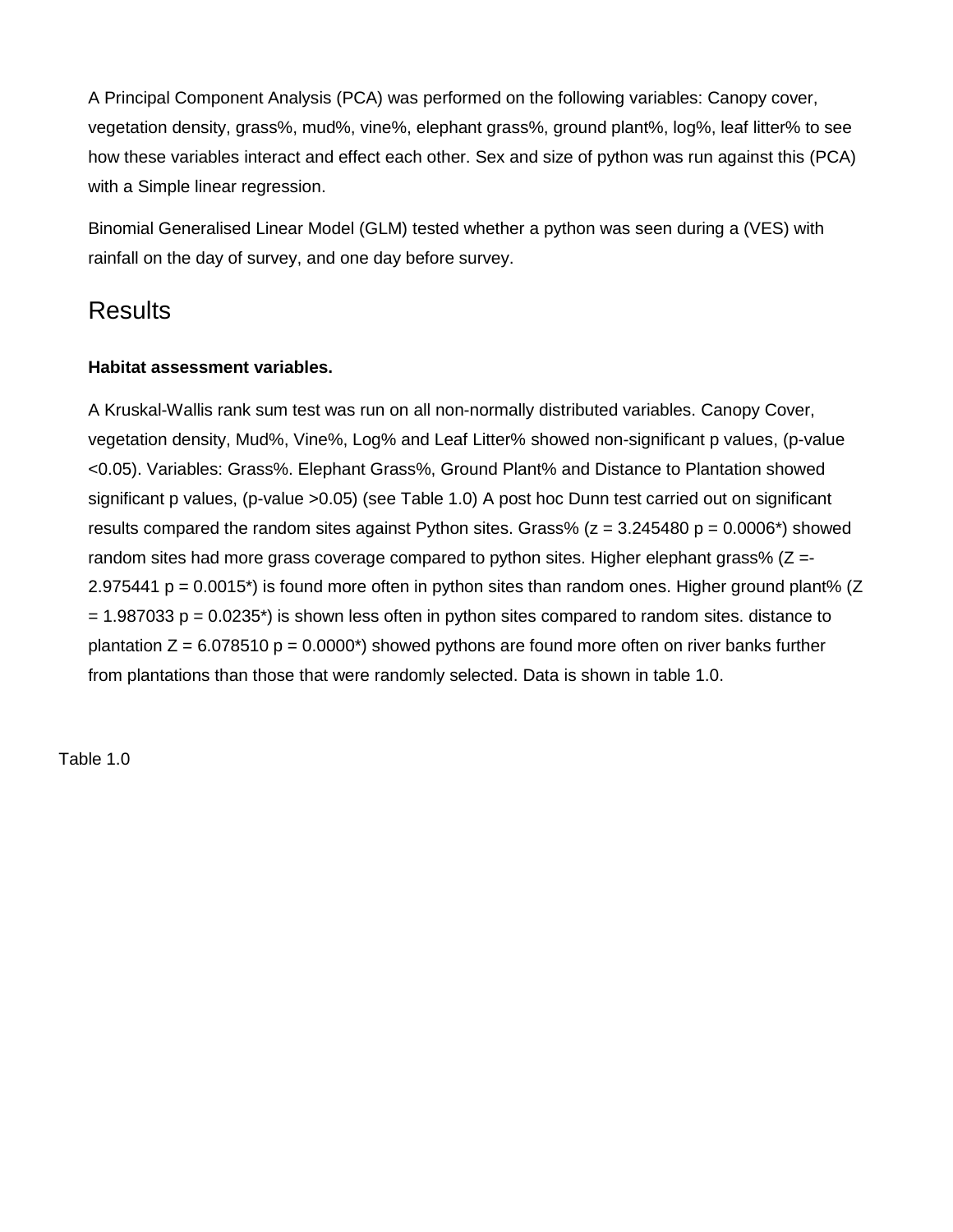| <b>Variable</b>                     | <b>Statistical</b><br><b>Test</b>      | <b>Kruskal-</b><br><b>Wallis Chi-</b><br><b>Squared</b><br>values | <b>Degrees</b><br><b>of</b><br>Freedom | P- value    | Z-value<br>(Significant<br>results) | <b>Outcome</b>                                                               |
|-------------------------------------|----------------------------------------|-------------------------------------------------------------------|----------------------------------------|-------------|-------------------------------------|------------------------------------------------------------------------------|
| Canopy<br>Cover                     | Kruskal-Wallis<br>rank sum test        | 0.79719                                                           | $df = 1$                               | p=0.3719    |                                     | No significant<br>difference                                                 |
| vegetation<br>density               | Kruskal-Wallis<br>rank sum test        | 3.1101,                                                           | $df = 1$                               | p=0.07781   |                                     | No significant<br>difference                                                 |
| Grass %                             | <b>Kruskal-Wallis</b><br>rank sum test | 10.533,                                                           | $df = 1$                               | p=0.001173  | $Z = 3.245480$                      | Random sites have<br>higher grass coverage<br>than python sites              |
| Mud %                               | Kruskal-Wallis<br>rank sum test        | 0.85158,                                                          | $df = 1$                               | p=0.3561    |                                     | No significant<br>difference                                                 |
| Vine %                              | Kruskal-Wallis<br>rank sum test        | 0.89117                                                           | $df = 1$                               | p=0.3452    |                                     | No significant<br>difference                                                 |
| Elephant<br>Grass %                 | <b>Kruskal-Wallis</b><br>rank sum test | 8.8533                                                            | $df = 1$                               | p=0.002926  | $Z = -$<br>2.975441                 | Pythons sites have<br>higher elephant grass<br>coverage than random<br>sites |
| Ground<br>Plant %                   | <b>Kruskal-Wallis</b><br>rank sum test | 3.9483                                                            | $df = 1$                               | p=0.04692   | $Z =$<br>1.987033                   | Random sites have<br>higher ground plant<br>coverage than python<br>sites    |
| Log %                               | Kruskal-Wallis<br>rank sum test        | 0.515                                                             | $df = 1$                               | $p=0.473$   |                                     | No significant<br>difference                                                 |
| <b>Leaf Litter</b><br>$\%$          | Kruskal-Wallis<br>rank sum test        | 2.9437                                                            | $df = 1$                               | p=0.08621   |                                     | No significant<br>difference                                                 |
| <b>Distance</b><br>to<br>Plantation | Kruskal-Wallis<br>rank sum test        | 36.948                                                            | $df = 1$                               | p=1.213e-09 | $Z =$<br>6.078510                   | Python sites are found<br>further away<br>plantations than<br>random sites   |

**Table 1.0.** Statistical analysis results of variables from randomly selected sites against python sites. Kruskal-Wallis rank sum tests were used for data that was not normally distributed. A post hoc Dunn test was only don't on significant variables (highli ghted grey) and the Z values can be seen.

Pearson's Chi-squared test on incline variable, showed a non-significant p- value of (p=0.2942). However direction of riverbank ( $N= 63$ , df = 7, p = 27529e-07) showed a significant result, that python sites (observed values) are significantly different to the random sites (expected values). NE has much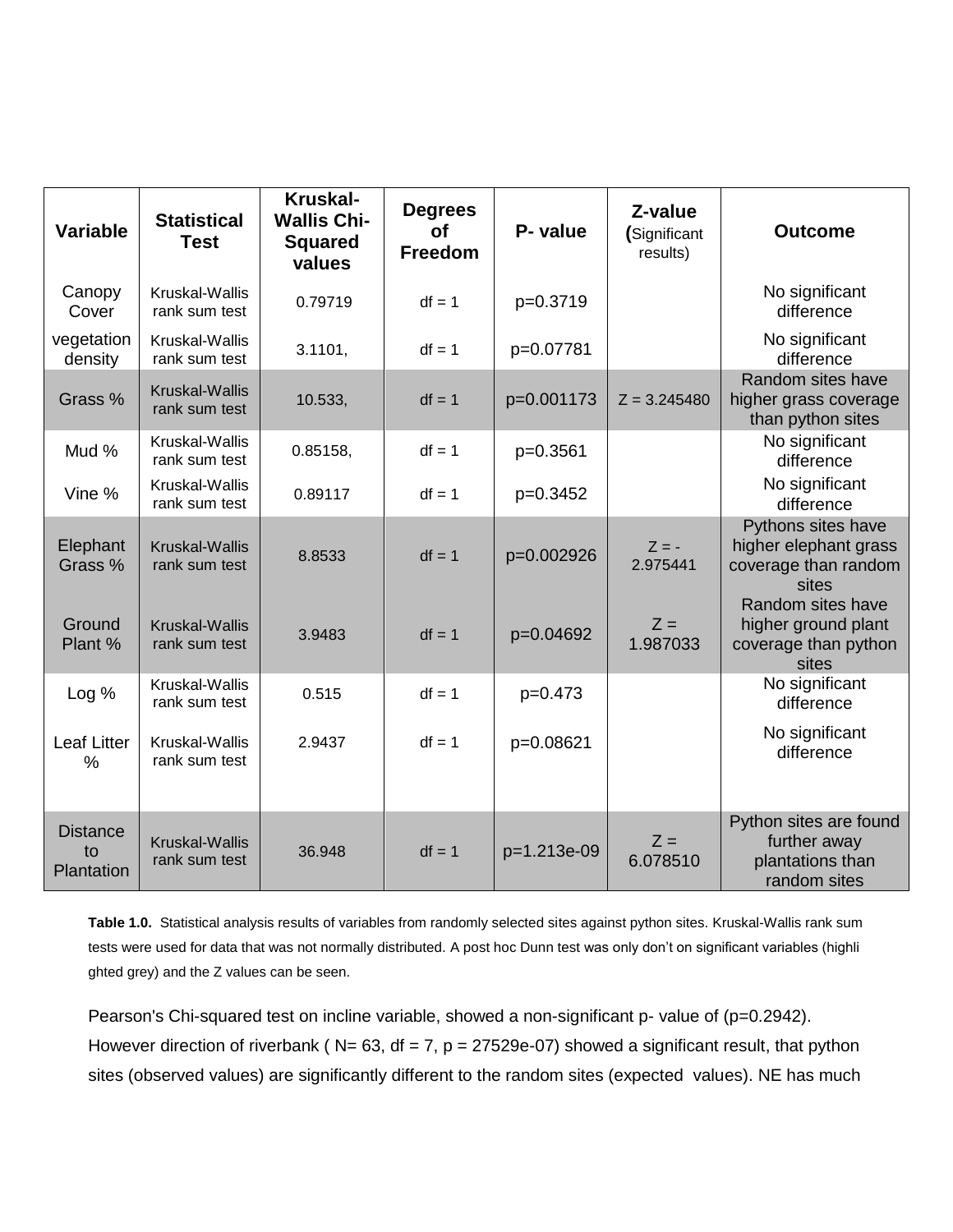higher number of python sites compared to random, whereas S has much fewer python sites than random (see table 2.0).

### **Table 2.0**

|           | Python         | Random     |
|-----------|----------------|------------|
| Direction | (observed)     | (expected) |
| N         | 6              | 6.0375     |
| <b>NE</b> | 21             | 6.586      |
| F         | 8              | 10.395     |
| <b>SE</b> | 4              | 4.93       |
| S         | 5              | 14.791     |
| <b>SW</b> | $\overline{2}$ | 7.122      |
| <b>NW</b> | 8              | 7.122      |
| w         | 9              | 6.586      |

**Table 2.0.** Shows python and random values obtained for each compass direction used in the Pearson's Chi-squared test. NE has much higher number of python sites compared to random, whereas S has much fewer python sites than random.

#### **Size and sex**

A Principle Component Analysis (PCA) was run on the variables: canopy cover, vegetation density, grass%, mud%, vine%, elephant grass%, ground plant%, log%, leaf litter% at python sites only. Ten total principal components were produced, but only principal component 1 (PC1) was used for further statistical test. PC1 has a standard deviation of 1.9589961 and explained 38% of variance. For scree plot and loading of each principal component, see appendices (figure 1.0 and 2.0). PC1 and PC2 were plotted against each other in a bi plot showing how the variables interact with one another (see figure 4.0). Figure 4.0 shows that in sites with lots of elephant grass, there is little of the other variables.

Size was run against PC1 using a Simple linear regression ( $F=1.185$ , df= 1 and 48, p- value = 0.2817), as was sex (F=1.443, df= 1 and 48, p- value = 0. 2354) (see table 2.0). Both show p-values of non-significant results, therefore showing that neither the sex, nor size of pythons correlate with PC<sub>1</sub>.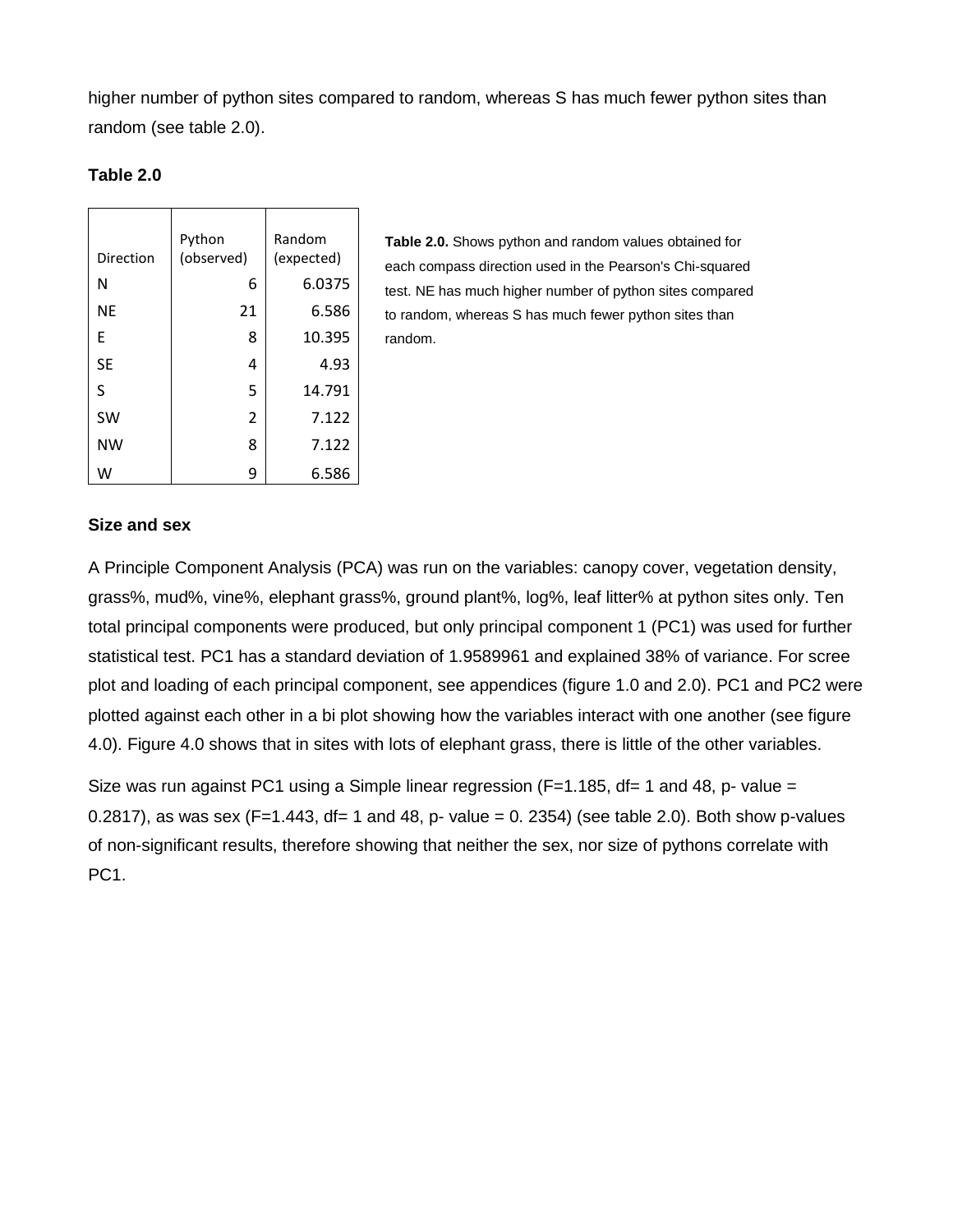## **Figure 4.0**



**Figure 4.0.** Bi plot of Principal component 1 (PC1) against Principal Component 2 (PC2) shows how variables interact with one another. Sites with elephant grass present have less of the other variables measured present.

## **Rainfall**

A Binomial GLM was used to measure if the success of python sightings is effected by rainfall the day of a (VES) survey (Deviance = 132.71 df = 1  $p = 0.9994$ ) and the day before a survey (deviance = 132.71 df = 1  $p = 0.3167$ ). 1 was given to a survey that witnessed a python, and 0 was given to survey that did not see one. Both results are non-significant, showing that the success rate of finding a python along the river bank, is not effected by rainfall.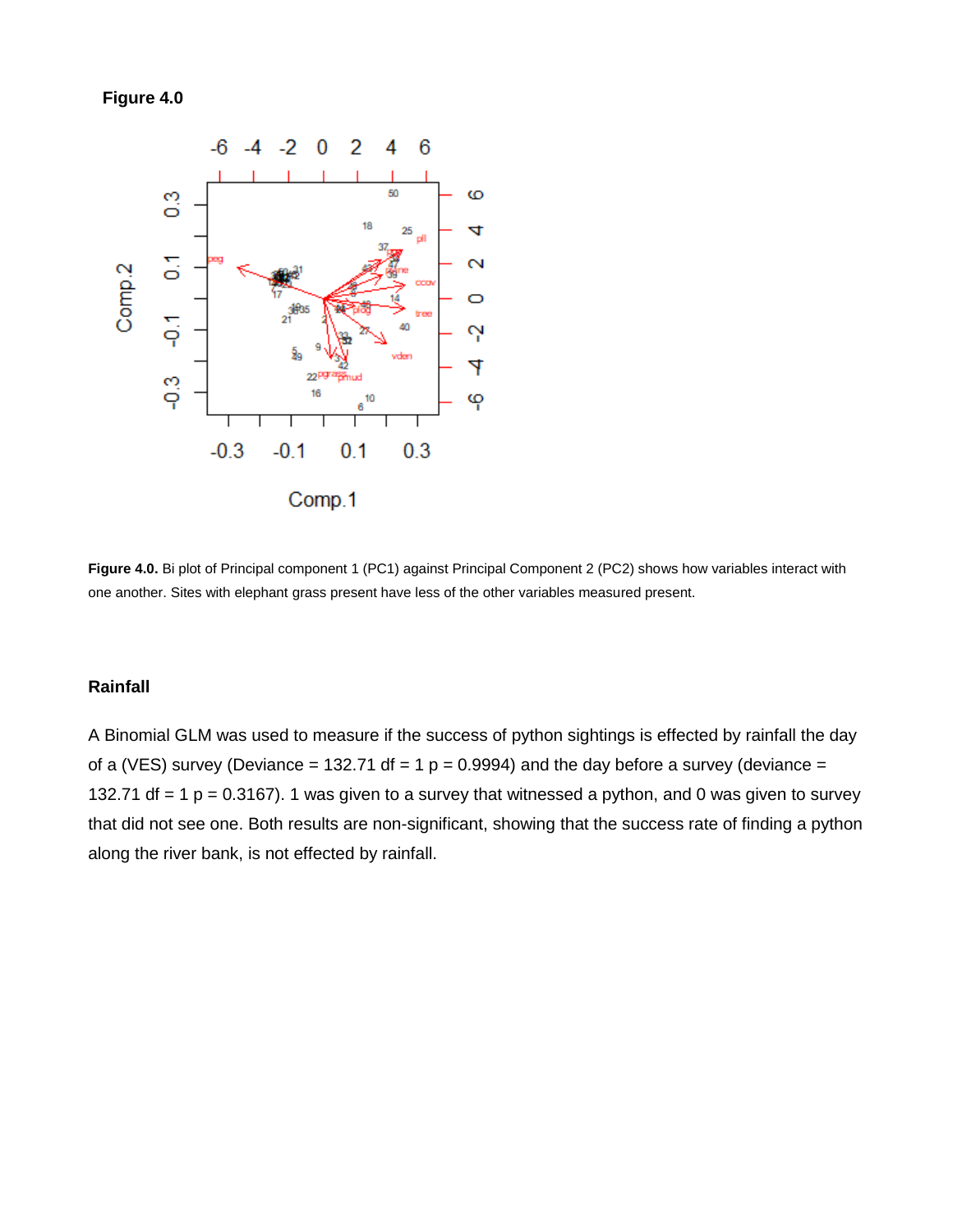| Variable                             | Statistical Test P- value      |              | <b>Outcome</b>                                                                                  |
|--------------------------------------|--------------------------------|--------------|-------------------------------------------------------------------------------------------------|
| Day of<br>Rain                       | <b>Binomial GLM</b>            | IP=0.9994    | No significance                                                                                 |
| Day Before<br>Rain                   | <b>Binomial GLM</b>            | p=0.3167     | No significance                                                                                 |
| <b>Direction</b><br>lof<br>Riverbank | Pearson's Chi-<br>squared test | p=27529e-07  | Riverbank direction of<br>python sites are<br>significantly different to the<br>expected values |
| Incline                              | Pearson's Chi-<br>squared test | $p=0.2942$   | No significant difference                                                                       |
| Sex                                  | Simple linear<br>regression    | $ p=0.2354 $ | No significant difference                                                                       |
| Size                                 | Simple linear<br>regression    | lp= 0.2817   | No significant difference                                                                       |

**Table 2.0.** Statistical analysis results of variables from randomly selected sites against python sites Binomial Generalised Linear Models (GLM) was used to see how rainfall on the day, and the day before of a python survey effected success rate. Pearson's Chi-squared test was carried out data that was normally distributed. Simple linear regressions were used to compare how sex and size influenced principle component 1.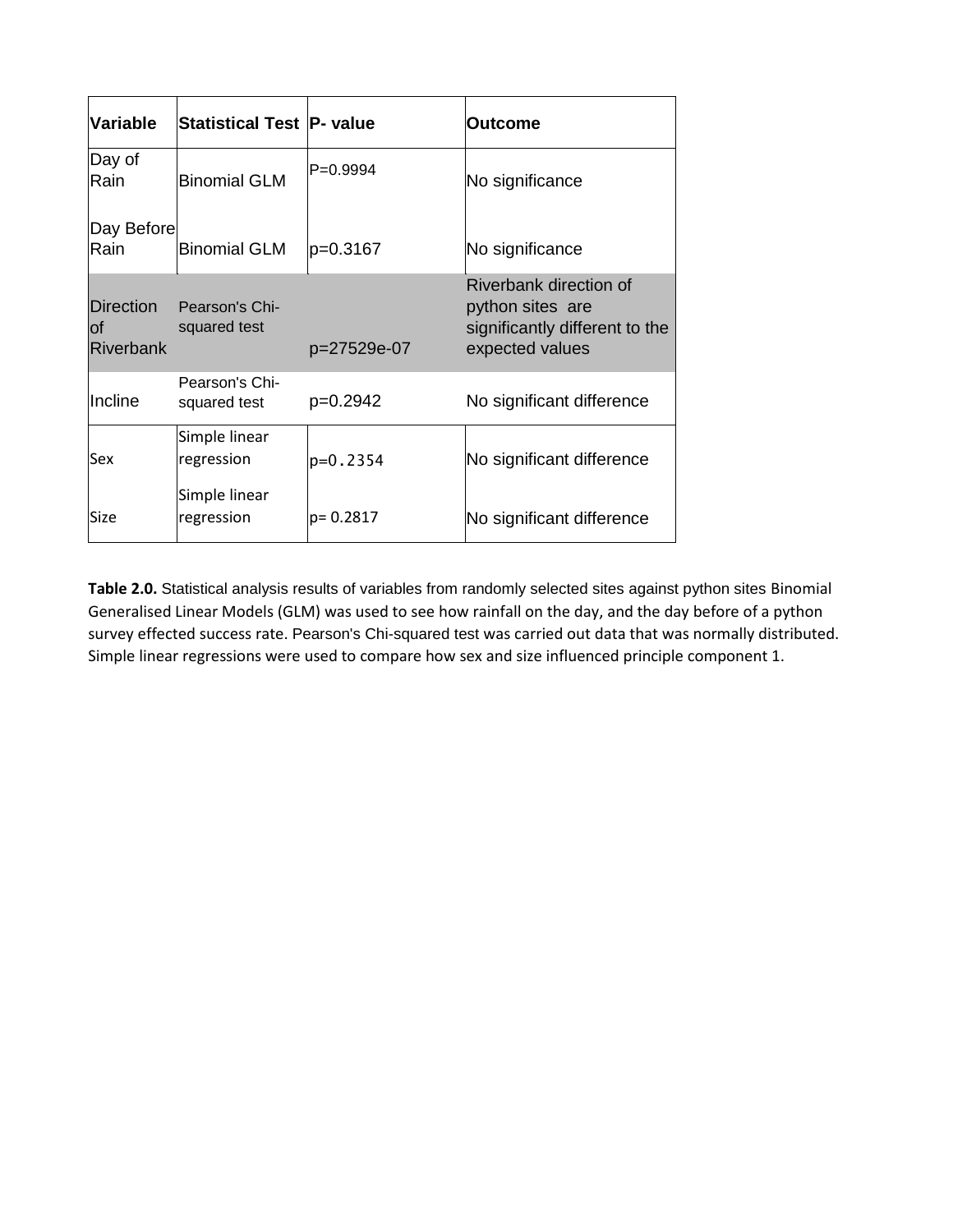## **Discussion**

### **Plantation distance.**

distance to plantation result ( $Z = 6.078510 p = 0.0000^*$ ) shown in figure 1.0 show pythons are found more often on river banks further away from plantations, when compared to the random sites sampled. Distance was measured to the nearest plantation, irrespective of if the plantation was on the same side of the river. This is because pythons can swim along the river, and data from (Burger et al., unpublished). Shows movement patters of pythons that they can regularly cross the river and it poses no real boundary to them. The average distance from plantation off all python's sites was 799m, and the average random site was 361m. (obtained from supplementary material figure3.0)

Little is known on how reticulated pythons are interacting with the surrounding oil palm plantations, as very few studies have been. Oil palm plantations produce vast amounts of fruit at rapid rates (Owolarafe, Olabige and Faborode, 2007). This large abundance of food source attracts animals who eat this fruit, this in turn attracts predatory animals, such as the reticulated pythons (Buckle et al., 1997; (MADSEN et al., 2006)).

While plantations provide an abundant food source, it also creates human conflict. Humans have been shown to have an innate fears of snakes (Öhman and Mineka, 2003). When plantation workers encounter a python they will often kill it, so they do not have to work with them nearby. Over the data collecting period, one reticulated was found dead with a large knife wound. Traps looked to be designed for pythons were found around plantation. Pythons are also very prized for their skin (Shine et al., 1999), being the most heavily traded snake species (Kasterine, 2012). Killing pythons therefore provides a financial incentive as the skin can be sold off.

Reasoning for python behavior at the river bank in not known, but it is speculated that they are hunting at the vegetation line along small trails along the riverbank used by mammals. Pythons will then ambush, and consume their prey. As they are possibly already hunting at these sights, there may be little incentive to go into the plantation to feed, instead they are choosing site far away from plantation to avoid human conflict.

#### Rainfall.

Results for rainfall were non-significant (see table 2.0) showing that the success rate of finding a python along the river bank, is not effected by rainfall the day of a (VES), or the day before. Although insignificant, the sample size for this test was relatively small due to the cryptic nature of snakes being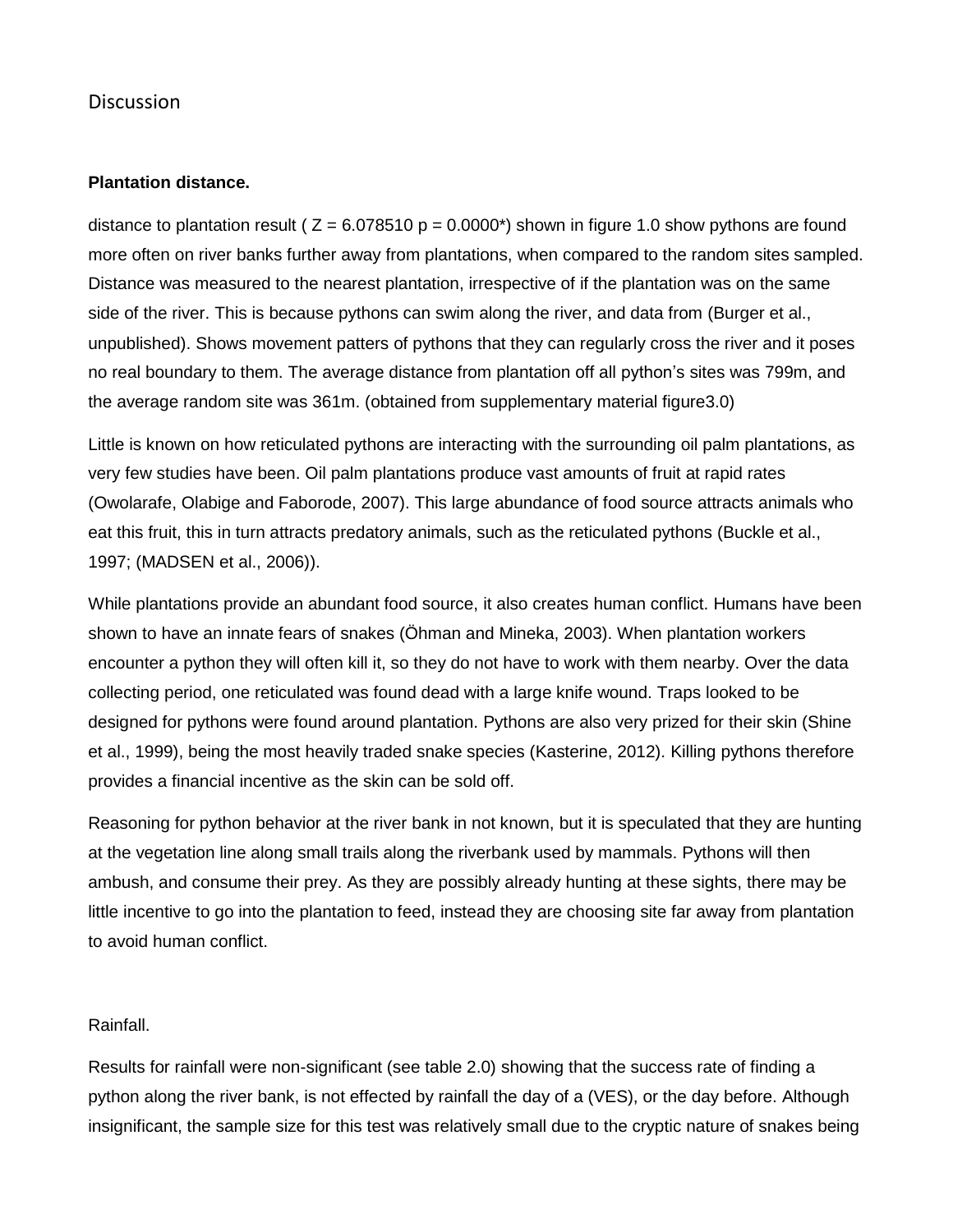very difficult to spot. Not all snake samples collected by (Burger et al., unpublished) were from surveys. Many were random encounters (pythons found not during a scheduled survey) and therefore could not be counted in this data.

Although data shows detection rate isn't effected by rainfall, spotting a python during a (VES) when wet/raining was more difficult, as they are harder to spot (R.Burger, pers. Comms.). when pythons are spotted, all that can normally be seen is the head poking out of the vegetation line. Snakes have iridescent scales (Mukherjee, Santra and Aditya, 2012) making them look similar to that of a wet stick and stand out from the surrounding habitat. During rain the distinction between snake and habitat is harder to make, making it harder to spot.

#### Sex and Size

The PCA done on python sites showed that when elephant grass was present, all other measured variables were not (see figure 4.0). The simple linear regression comparing how changes in both sex and size correlate with PC1 Showed non-significant results (seen in table 2.0).

A study by (Shine et al., 1998) showed that a female pythons were found containing prey more often than males. The research concluded larger snakes are more likely to be found with food as feeding rate increases with size, and females are more likely to be found due to the sexual dimorphism that females get much larger than males.

Based on results showed in (Shine et al., 1998), future studies could be done on testing the proportion of female to male encounters Based on feeding behavior alone, you would expect females and larger snakes to be found more often due to higher feeding rates. However if the activity at the riverbank is not for feeding, this may not be the case. There is also certainly other factors that would effect this.

#### Percentage cover

Variables showing significant results from the Kruskal-Wallis rank sum test were Grass%, Ground plant% and elephant grass% (values shown in table 1.0.). A generalized liner mixed model was initially tried as it would encompass all the variables together in a way that should fit the data much better, however the data was not able to fit into the model.

Results show that grass% and ground plant % was found less common in python sites, when compared to random sites. Not enough research has been done specifically on this area so results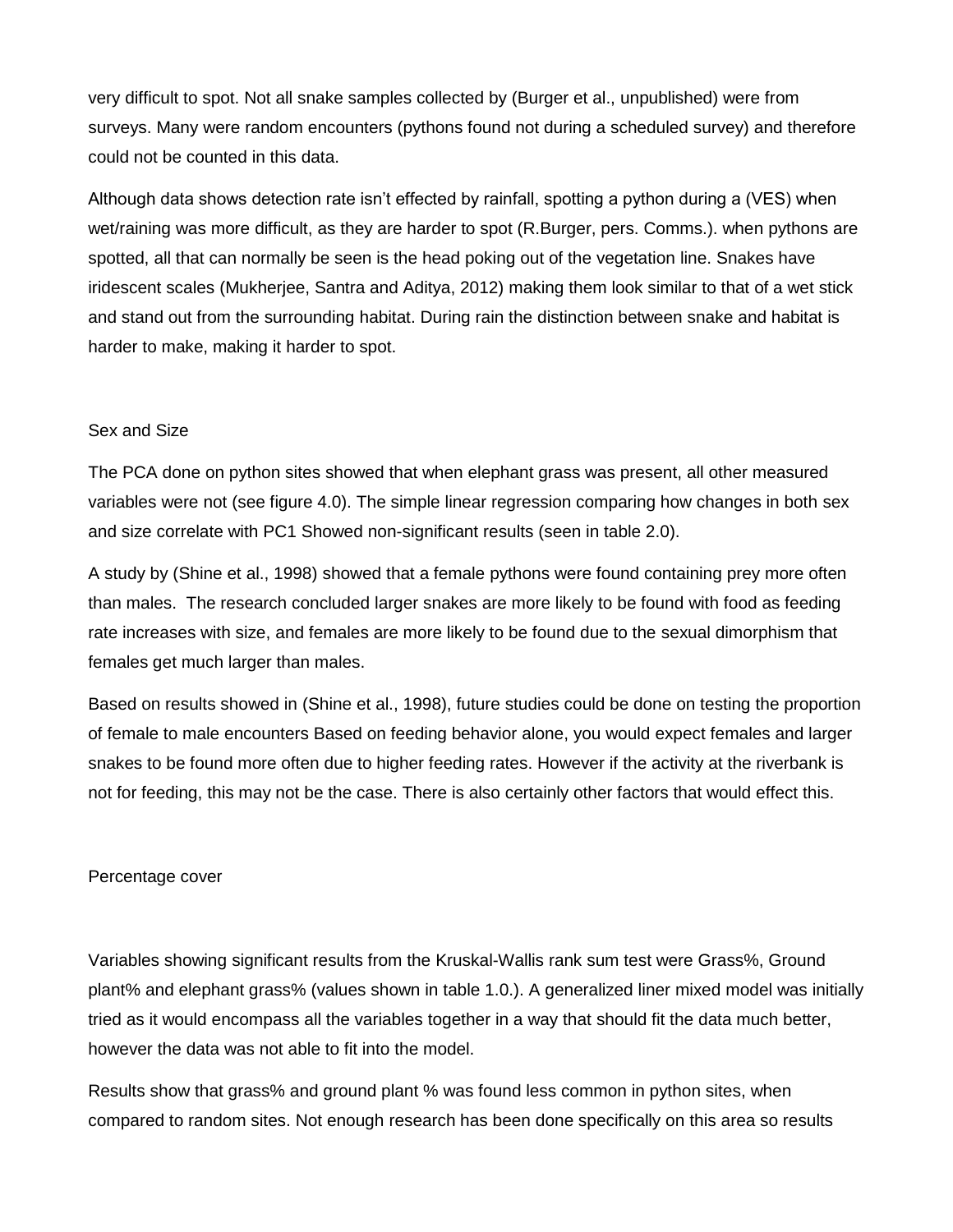cannot definitely be explained, however it is possible to speculate based on general studies of reticulated pythons, as well as years of field experience from (Burger et al., unpublished).

As reticulated pythons are cryptic species, their scale pattern is especially suited for design against leaf litter (Fredriksson, G. M. 2005). One possible reason for significant results is that the bright green colour of the grass and ground plants, contrasts with their brown colour of reticulated pythons. This would cause them to stand out against the background and no longer be as cryptic, which would decrease the ambush success so choose to avoid these areas. This is only speculation and further research should be carried out to test possible causes for this result.

The data shows that pythons are found significantly more in elephant grass ( $Z = -2.975441 p =$ 0.0015\*). The z value shows the relationship between python and random sites with the negative value showing elephant grass is found more often in pythons sites, compared to random ones. This significant result does not however, show that pythons are using more elephant grass, just that that are being observed more frequently there. To visualize the data 48%of python sites assessed contain elephant grass, whereas only 26% of random sites contained elephant grass (figures seen in supplementary material figure 4.0) possible bias for random sample may be present based on sample size. To increase accuracy on this test, more random sites should be sampled to get a greater areas of the river bank covered. This study on average had approximately one random point per Km.

During visual encounter surveys done by (Burger et al., unpublished) It was observed over years of surveys that pythons were much easier to spot in elephant grass (R.Burger, pers. Comms.). This is likely because there is very little of other vegetation types at the bank that can help camouflage the python. This can be shown by the PCA done in figure 4.0.

## **Future studies**

Understanding more about cryptic species poses many chananges as detecting the study species is difficult. In snakes detection rate are almost always around 1% (Durso, Willson and Winne, 2011), with wild ones going much lower. Further research should be done in the LKWS on detectability rate for pythons along the Kinabatangan River. If habitat variables obtained from this study were categorised, and further visual encounter studies continued, an experiment to test the detectability rate of pythons in each different habitat types could be done (Guimarães, Doherty and Munguía-Steyer, 2014).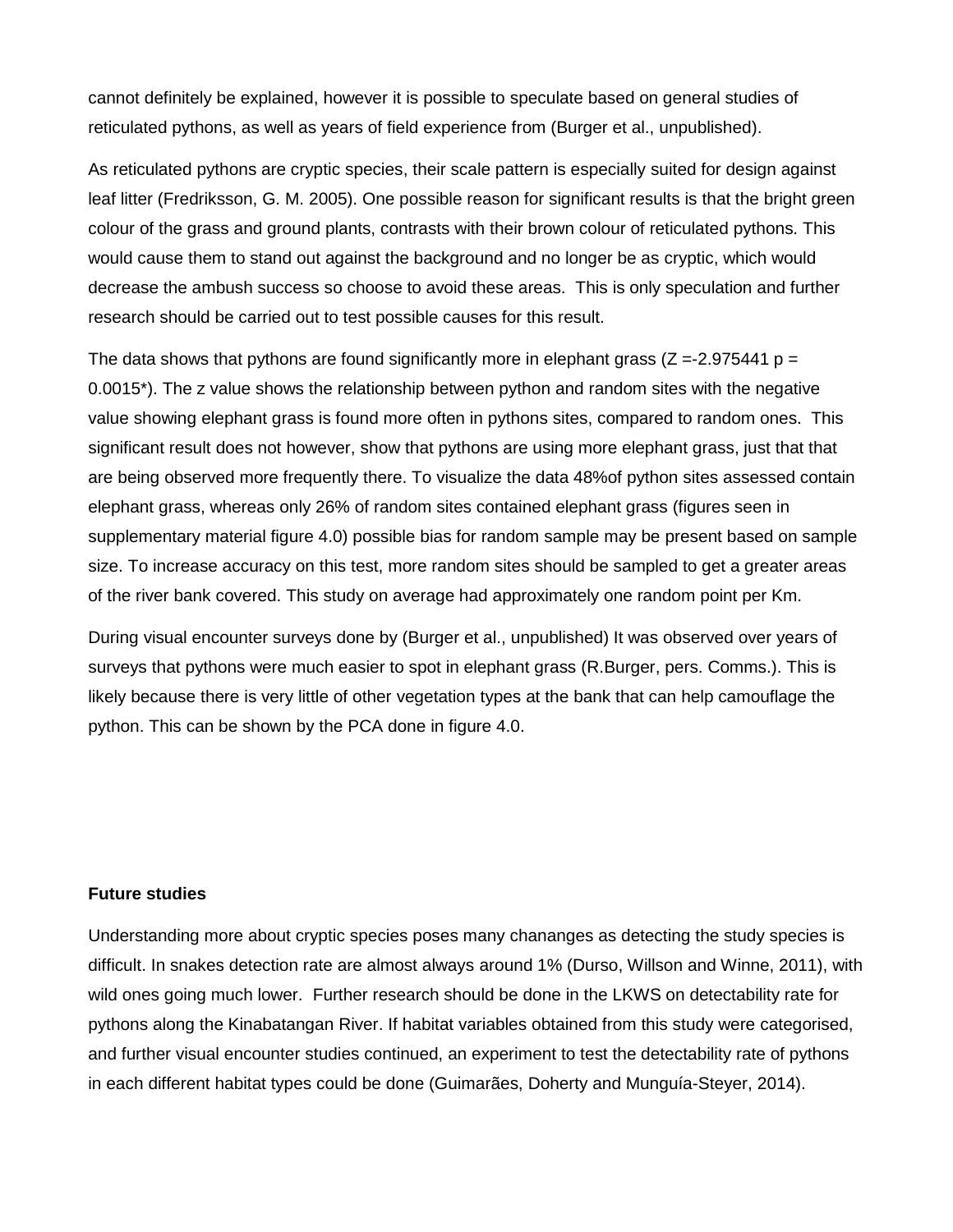## **Limitations**

A type of study like this has not yet been done. Although other similar habitat studies have have been done, they have generally categorised different habitat types (Walters, Mazzotti and Fitz2016) and not looked at small habitat differences between habitats. Variables were chosen based on practical experience by (Burger et al., Unpublished) Most results (like percentage cover were based on visual estimates) and subject to lots of bias. Everything was done to minimise this by having the same researcher variables for every site to maintain consistency. The study was only conducted over a 5 month period. A longer study time would have allowed for more samples to be collected

## **Conclusions**

Results showed that pythons were found statically more of often in sites containing elephant grass when compared to random, and less likely found in sites containing grass and ground plants, showing that presence of pythons at river banks is effected by vegetation composition. We found that size and sex did not significantly correlate with habitat variables, and, rainfall did not affect whether a python is seen at the riverbank. Future studies should be done on the area on using the data obtained from this experiment to work out detection rates, then to estimate site occupancy in the area. Greater knowledge of the number of pythons in the LKWS will help to understand more about there behavior which is increasingly important in areas with large scale deforestation. If this is obtained then

possible conservation plans may be able to be put in place for the reticulated python.

# Acknowledgments

I would like to thank my vocational supervisor Dr Benoit Goosens for allowing my stay at Danu Girang field centre (DGFC) for the opportunity to take my placement year, and carry out this project. Thank you for supervising all the different projects at the centre and allowing participation in them all. I would like to thank PHD student Richard Burger for supervising the project at the centre. For all the advice and assistance given throughout the year, and use of your data set. I would also like to thank all of the Students and volunteers at Danau Girang field centre assisting with the field work for this project.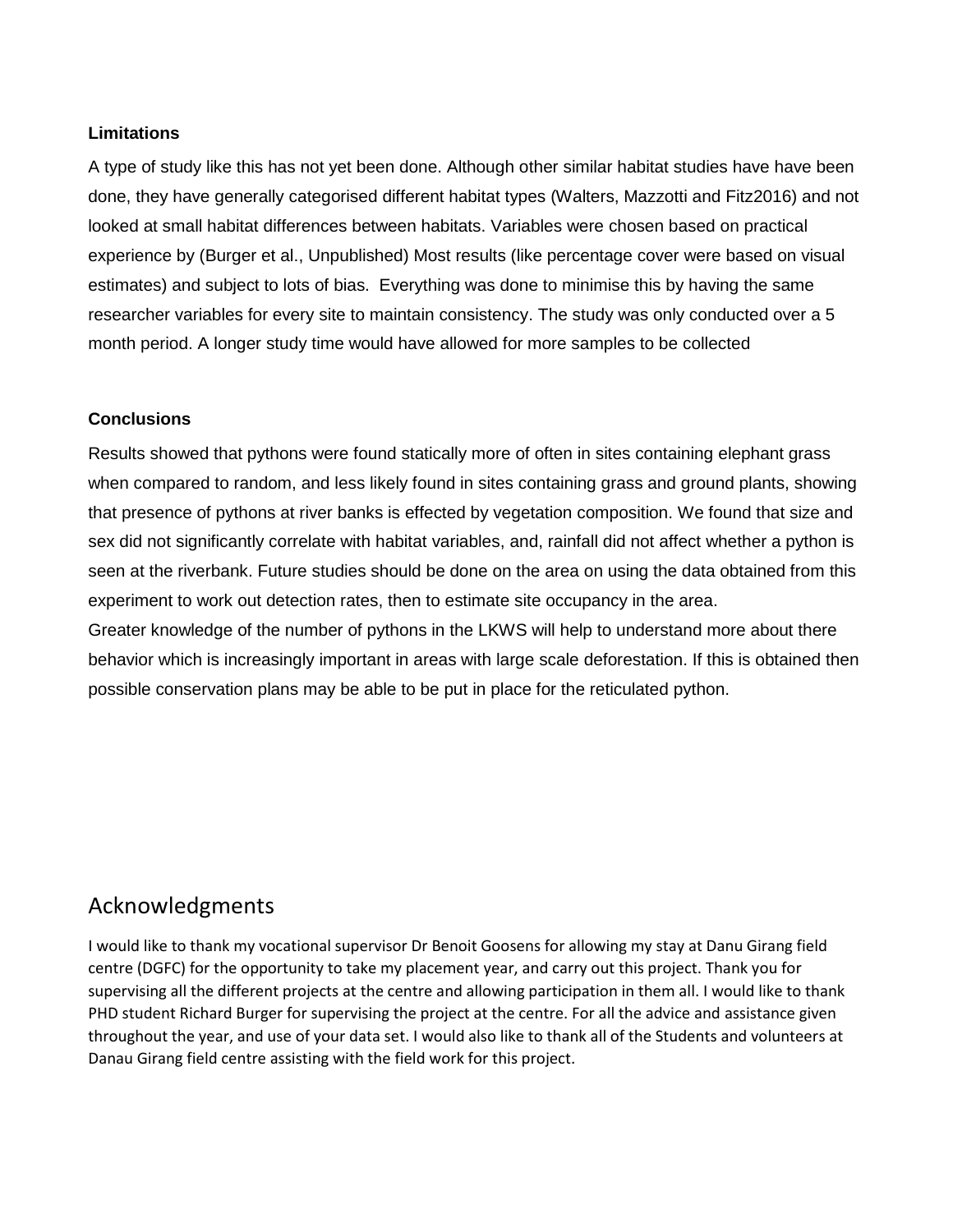## Refrence list

Buckle, A., Chia, T., Fenn, M. and Visvalingam, M. (1997). Ranging behaviour and habitat utilisation of the Malayan wood rat (Rattus tiomanicus) in an oil palm plantation in Johore, Malaysia. Crop Protection, 16(5), pp.467-473.

Dunn, O. (1964). Multiple Comparisons Using Rank Sums. Technometrics, 6(3), p.241.

Durso, A., Willson, J. and Winne, C. (2011). Needles in haystacks: Estimating detection probability and occupancy of rare and cryptic snakes. Biological Conservation, 144(5), pp.1508-1515.

FITZHERBERT, E., STRUEBIG, M., MOREL, A., DANIELSEN, F., BRUHL, C., DONALD, P. and PHALAN, B. (2008). How will oil palm expansion affect biodiversity?. Trends in Ecology & Evolution, 23(10), pp.538-545.

Fredriksson, G. M. (2005). Predation on sun bears by reticulated python in East Kalimantan, Indonisian Borneo. The raffles Bulletin of zoology, 53, 197-200

Gibbons, J.W., Scott, D.E., Ryan, T.J., Buhlmann, K.A., Tuberville, T.D., Metts, B.S., Greene, J.L., Mills, T., Leiden, Y., Poppy, S., 2000. The global decline of reptiles, déjà vu amphibians. BioScience 50, 653–666.

GOOSSENS, B., CHIKHI, L., JALIL, M., ANCRENAZ, M., LACKMAN-ANCRENAZ, I., MOHAMED, M., ANDAU, P. and BRUFORD, M. (2004). Patterns of genetic diversity and migration in increasingly fragmented and declining orang-utan (Pongo pygmaeus) populations from Sabah, Malaysia. Molecular Ecology, 14(2), pp.441-456.

Guimarães, M., Doherty, P. and Munguía-Steyer, R. (2014). Strengthening Population Inference in Herpetofaunal Studies by Addressing Detection Probability. South American Journal of Herpetology, 9(1), pp.1-8.

HEARD, G., BLACK, D. and ROBERTSON, P. (2004). Habitat use by the inland carpet python (Morelia spilota metcalfei: Pythonidae): Seasonal relationships with habitat structure and prey distribution in a rural landscape. Austral Ecology, 29(4), pp.446-460.

Iremonger, S., Ravilious C., Quiton T. (1997) A global overview of forest conservation CD-ROM. Center for International Forestry Research and World Conservation Monitoring Centre (CIFOR-WCMC), Cambridge.

Kasterine, A. (2012). The Trade in Southeast Asian Python Skins. SSRN Electronic Journal.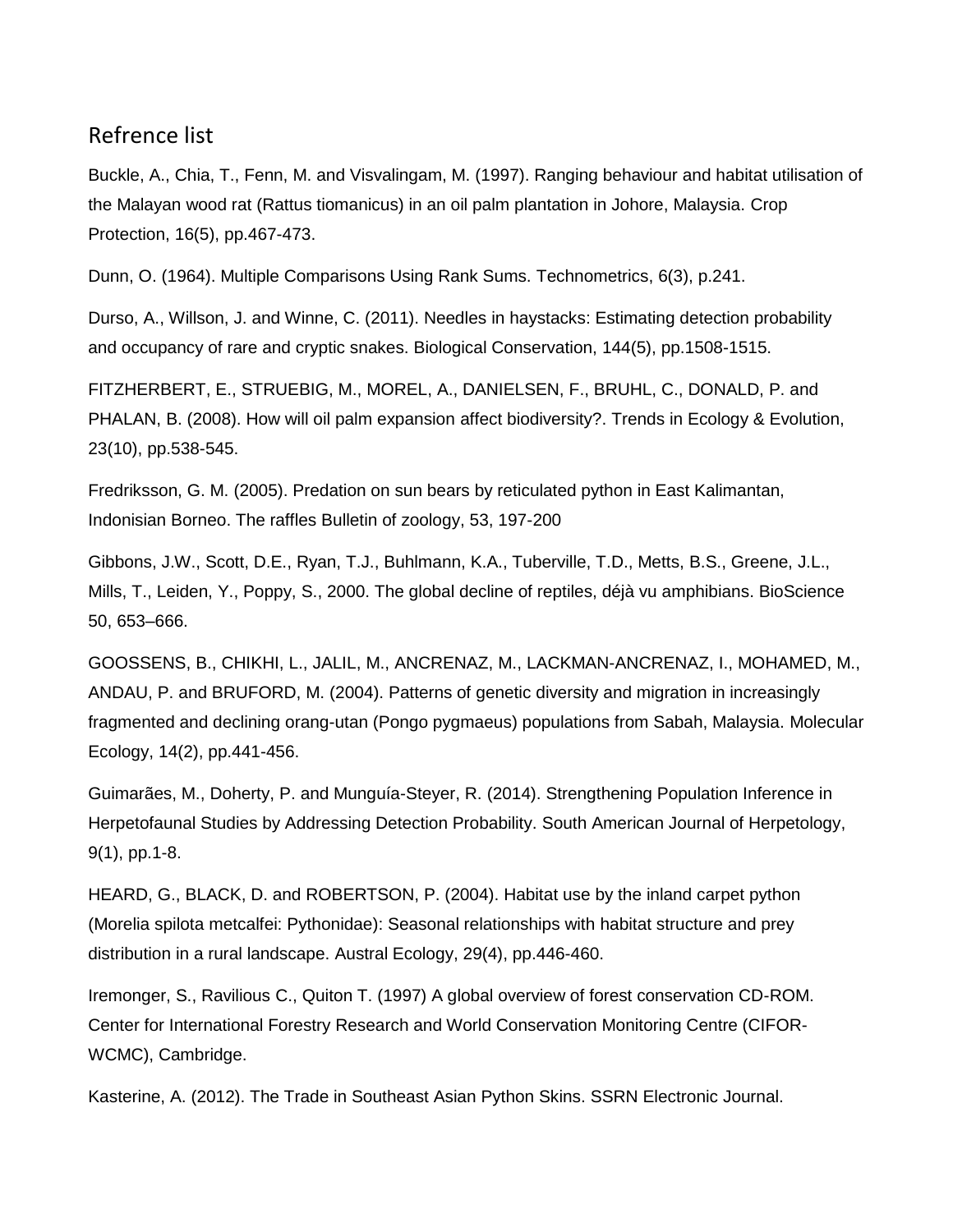Koh, L. and Wilcove, D. (2008). Is oil palm agriculture really destroying tropical biodiversity?. Conservation Letters, 1(2), pp.60-64.

Lind, A., Welsh, H. and Tallmon, D. (2005). GARTER SNAKE POPULATION DYNAMICS FROM A 16-YEAR STUDY: CONSIDERATIONS FOR ECOLOGICAL MONITORING. Ecological Applications, 15(1), pp.294-303.

McMorrow J, Talip MA (2001) Decline of forest area in Sabah, Malaysia: relationship to state policies, land code and land capability. Global Environmental Change, 11, 217–230.

Mukherjee, S., Santra, V. and Aditya, G. (2012). Reticulated Python, Python reticulatus (Schneider, 1801) in Hooghly, West Bengal, India. Proceedings of the Zoological Society, 65(2), pp.114-117.

Murray-Dickson, G., Ghazali, M., Ogden, R., Brown, R. and Auliya, M. (2017). Phylogeography of the reticulated python (Malayopython reticulatus ssp.): Conservation implications for the worlds' most traded snake species. PLOS ONE, 12(8), p.e0182049.

Öhman, A. and Mineka, S. (2003). The Malicious Serpent. Current Directions in Psychological Science, 12(1), pp.5-9.

R Core Team (2013). R: A language and environment for statistical computing. R Foundation for Statistical Computing, Vienna, Austria. URL http://www.R-project.org/.

Shine, R., Ambariyanto, Harlow, P. and Mumpuni (1999). Reticulated pythons in Sumatra: biology, harvesting and sustainability. Biological Conservation, 87(3), pp.349-357.

Shine, R., Harlow, P., Keogh, J. and Boeadi (1998). The influence of sex and body size on food habits of a giant tropical snake, Python reticulatus. Functional Ecology, 12(2), pp.248-258.

Shine, R., Harlow, P., Keogh, J. and Boeadi (1998). The influence of sex and body size on food habits of a giant tropical snake, Python reticulatus. Functional Ecology, 12(2), pp.248-258.

Walters, T., Mazzotti, F. and Fitz, H. (2016). Habitat Selection by the Invasive Species Burmese Python in Southern Florida. Journal of Herpetology, 50(1), pp.50-56.Wiens, F., & Zitzmann, A. (1999). Predation on a Wild Slow Loris (Nycticebus coucang) by a Reticulated Python (Python reticulatus). Folia Primatologica, 70(6), 362-364. doi:10.1159/000021719

Wilcove, D. and Koh, L. (2010). Addressing the threats to biodiversity from oil-palm agriculture. Biodiversity and Conservation, 19(4), pp.999-1007.

## Supplementary material